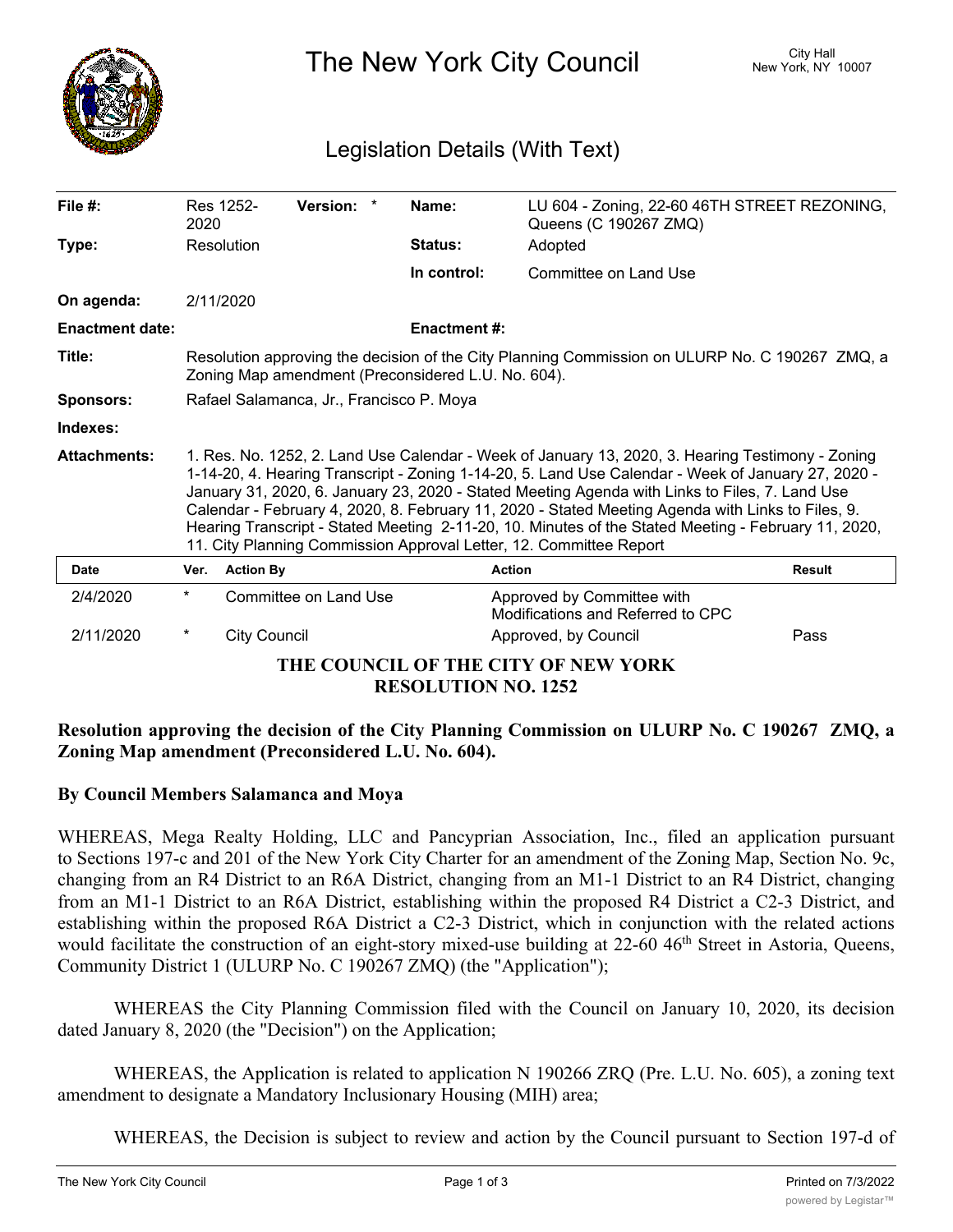#### **File #:** Res 1252-2020, **Version:** \*

### the City Charter;

WHEREAS, upon due notice, the Council held a public hearing on the Decision and Application on January 14, 2020;

WHEREAS, the Council has considered the land use and other policy issues relating to the Decision and Application; and

WHEREAS, the Council has considered the relevant environmental issues, including the negative declaration issued August  $26<sup>th</sup>$ ,  $2019$  (CEQR No. 19DCP145Q), which includes an (E) designation to avoid the potential for significant adverse impacts related to air quality and hazardous materials (E-549) (the "Negative Declaration").

#### RESOLVED:

The Council finds that the action described herein will have no significant impact on the environment as set forth in the (E) Designation (E-549) and Negative Declaration.

Pursuant to Sections 197-d and 200 of the City Charter and on the basis of the Decision and Application, and based on the environmental determination and consideration described in the report, C 190267 ZMQ, incorporated by reference herein, and the record before the Council, the Council approves the Decision of the City Planning Commission.

The Zoning Resolution of the City of New York, effective as of December 15, 1961, and as subsequently amended, is further amended by changing the Zoning Map, Section No. 9c:

- 1. changing from an R4 District to an R6A District property bounded by 45th Street, Ditmars Boulevard, 46th Street, and a line 525 feet southwesterly of Ditmars Boulevard;
- 2. changing from an M1-1 District to an R4 District property bounded by 45th Street, a line 100 feet northeasterly of 23rd Avenue, a line midway between 45th Street and 46th Street, a line 125 feet northeasterly of 23rd Avenue, 46th Street, Astoria Boulevard North, and 23rd Avenue;
- 3. changing from an M1-1 District to an R6A District property bounded by 45th Street, a line 525 feet southwesterly of Ditmars Boulevard, 46th Street, a line 125 feet northeasterly of 23rd Avenue, a line midway between 45th Street and 46th Street, and a line 100 feet northeasterly of 23rd Avenue;
- 4. establishing within the proposed R4 District a C2-3 District bounded by 45th Street, a line 100 feet northeasterly of 23rd Avenue, a line midway between 45th Street and 46th Street, and 23rd Avenue; and
- 5. establishing within the proposed R6A District a C2-3 District bounded by 45th Street, a line 275 feet northeasterly of 23rd Avenue, a line midway between 45th Street and 46th Street, and a line 100 feet northeaster of 23rd Avenue;

as shown on a diagram (for illustrative purposes only) dated August 26, 2019, and subject to the conditions of CEQR Declaration E-549, Community District 1, Borough of Queens.

Adopted.